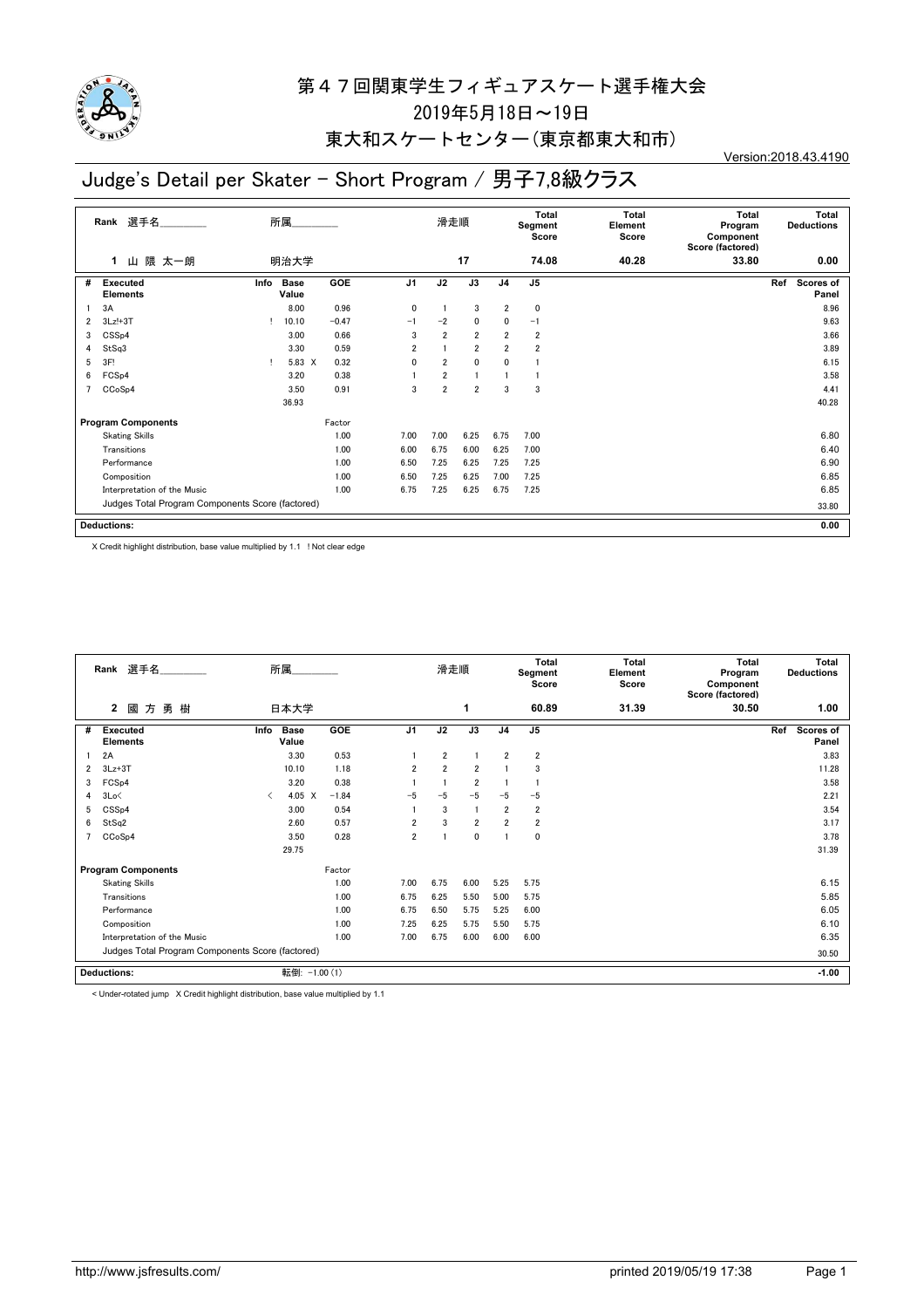

## 東大和スケートセンター(東京都東大和市)

Version:2018.43.4190

## Judge's Detail per Skater - Short Program / 男子7,8級クラス

|   | 選手名<br>Rank                                      |        | 所属                   |         |                | 滑走順            |                |                | <b>Total</b><br>Segment<br>Score | <b>Total</b><br>Element<br>Score | <b>Total</b><br>Program<br>Component<br>Score (factored) | Total<br><b>Deductions</b>       |  |
|---|--------------------------------------------------|--------|----------------------|---------|----------------|----------------|----------------|----------------|----------------------------------|----------------------------------|----------------------------------------------------------|----------------------------------|--|
|   | 野<br>耀<br>3<br>中<br>司                            |        | 明治大学                 |         |                |                | $\overline{7}$ |                | 56.20                            | 27.50                            | 28.70                                                    | 0.00                             |  |
| # | <b>Executed</b><br><b>Elements</b>               | Info   | <b>Base</b><br>Value | GOE     | J <sub>1</sub> | J2             | J3             | J <sub>4</sub> | J <sub>5</sub>                   |                                  |                                                          | Ref<br><b>Scores of</b><br>Panel |  |
|   | 3A                                               |        | 8.00                 | 1.28    | $\mathbf{0}$   | 3              | $\overline{2}$ |                | $\overline{2}$                   |                                  |                                                          | 9.28                             |  |
| 2 | $3F+2T$                                          |        | 6.60                 | $-0.74$ | $-2$           | $-3$           | $-1$           | $-1$           | 0                                |                                  |                                                          | 5.86                             |  |
| 3 | FCS <sub>p2</sub>                                |        | 2.30                 | $-0.23$ | $-2$           | $-2$           | $-1$           | 0              | 0                                |                                  |                                                          | 2.07                             |  |
| 4 | $1Lz!*$                                          | $\ast$ | 0.00 X               | 0.00    |                |                |                |                | $\overline{\phantom{0}}$         |                                  |                                                          | 0.00                             |  |
| 5 | CCoSp4                                           |        | 3.50                 | 0.35    |                |                | $\overline{2}$ |                | 0                                |                                  |                                                          | 3.85                             |  |
| 6 | StSq2                                            |        | 2.60                 | 0.42    | $\overline{2}$ | $\overline{2}$ | $\overline{2}$ | $\overline{2}$ | 0                                |                                  |                                                          | 3.02                             |  |
|   | CSS <sub>p4</sub>                                |        | 3.00                 | 0.42    |                |                | $\overline{2}$ | $\overline{2}$ | J.                               |                                  |                                                          | 3.42                             |  |
|   |                                                  |        | 26.00                |         |                |                |                |                |                                  |                                  |                                                          | 27.50                            |  |
|   | <b>Program Components</b>                        |        |                      | Factor  |                |                |                |                |                                  |                                  |                                                          |                                  |  |
|   | <b>Skating Skills</b>                            |        |                      | 1.00    | 6.50           | 6.50           | 6.25           | 5.50           | 5.25                             |                                  |                                                          | 6.00                             |  |
|   | Transitions                                      |        |                      | 1.00    | 6.00           | 6.00           | 5.50           | 5.25           | 4.75                             |                                  |                                                          | 5.50                             |  |
|   | Performance                                      |        |                      | 1.00    | 6.25           | 5.75           | 5.75           | 5.50           | 5.00                             |                                  |                                                          | 5.65                             |  |
|   | Composition                                      |        |                      | 1.00    | 6.00           | 6.25           | 5.75           | 5.25           | 5.00                             |                                  |                                                          | 5.65                             |  |
|   | Interpretation of the Music                      |        |                      | 1.00    | 6.50           | 6.50           | 6.00           | 5.50           | 5.00                             |                                  |                                                          | 5.90                             |  |
|   | Judges Total Program Components Score (factored) |        |                      |         |                |                |                |                |                                  |                                  |                                                          | 28.70                            |  |
|   | <b>Deductions:</b>                               |        |                      |         |                |                |                |                |                                  |                                  |                                                          | 0.00                             |  |

\* Invalid element X Credit highlight distribution, base value multiplied by 1.1

|   | Rank 選手名                                         | 所属                           |         |                | 滑走順            |                |                | Total<br>Segment<br>Score | <b>Total</b><br>Element<br>Score | Total<br>Program<br>Component<br>Score (factored) | <b>Total</b><br><b>Deductions</b> |
|---|--------------------------------------------------|------------------------------|---------|----------------|----------------|----------------|----------------|---------------------------|----------------------------------|---------------------------------------------------|-----------------------------------|
|   | 菅<br>原<br>生成<br>4                                | 東洋大学                         |         |                |                | 13             |                | 55.59                     | 26.89                            | 28.70                                             | 0.00                              |
| # | <b>Executed</b><br><b>Elements</b>               | <b>Base</b><br>Info<br>Value | GOE     | J <sub>1</sub> | J2             | J3             | J <sub>4</sub> | J5                        |                                  |                                                   | Ref<br>Scores of<br>Panel         |
|   | 3Lz                                              | 5.90                         | $-2.01$ | $-5$           | $-2$           | $-3$           | $-4$           | $-3$                      |                                  |                                                   | 3.89                              |
| 2 | $3S+2T$                                          | 5.60                         | 0.09    | 0              | $\mathbf{0}$   | 0              |                | $\mathbf 0$               |                                  |                                                   | 5.69                              |
| 3 | FCS <sub>p3</sub>                                | 2.80                         | 0.45    | $\overline{2}$ |                | $\overline{1}$ | $\overline{2}$ | $\overline{2}$            |                                  |                                                   | 3.25                              |
| 4 | 2A                                               | 3.30                         | 0.20    |                | $\mathbf{0}$   |                |                | $\mathbf 0$               |                                  |                                                   | 3.50                              |
| 5 | CSS <sub>p4</sub>                                | 3.00                         | 0.66    | 3              | $\overline{2}$ | $\overline{2}$ | $\overline{2}$ | $\overline{2}$            |                                  |                                                   | 3.66                              |
| 6 | StSq2                                            | 2.60                         | 0.31    |                |                | 1              | $\overline{2}$ |                           |                                  |                                                   | 2.91                              |
|   | CCoSp4                                           | 3.50                         | 0.49    | 3              |                | $\overline{2}$ |                | $\mathbf 0$               |                                  |                                                   | 3.99                              |
|   |                                                  | 26.70                        |         |                |                |                |                |                           |                                  |                                                   | 26.89                             |
|   | <b>Program Components</b>                        |                              | Factor  |                |                |                |                |                           |                                  |                                                   |                                   |
|   | <b>Skating Skills</b>                            |                              | 1.00    | 6.25           | 6.00           | 5.50           | 5.25           | 5.50                      |                                  |                                                   | 5.70                              |
|   | Transitions                                      |                              | 1.00    | 6.25           | 5.50           | 5.25           | 5.00           | 5.25                      |                                  |                                                   | 5.45                              |
|   | Performance                                      |                              | 1.00    | 6.50           | 5.75           | 5.50           | 5.50           | 5.75                      |                                  |                                                   | 5.80                              |
|   | Composition                                      |                              | 1.00    | 6.50           | 6.00           | 5.50           | 5.50           | 5.75                      |                                  |                                                   | 5.85                              |
|   | Interpretation of the Music                      |                              | 1.00    | 6.25           | 6.00           | 5.50           | 6.00           | 5.75                      |                                  |                                                   | 5.90                              |
|   | Judges Total Program Components Score (factored) |                              |         |                |                |                |                |                           |                                  |                                                   | 28.70                             |
|   | <b>Deductions:</b>                               |                              |         |                |                |                |                |                           |                                  |                                                   | 0.00                              |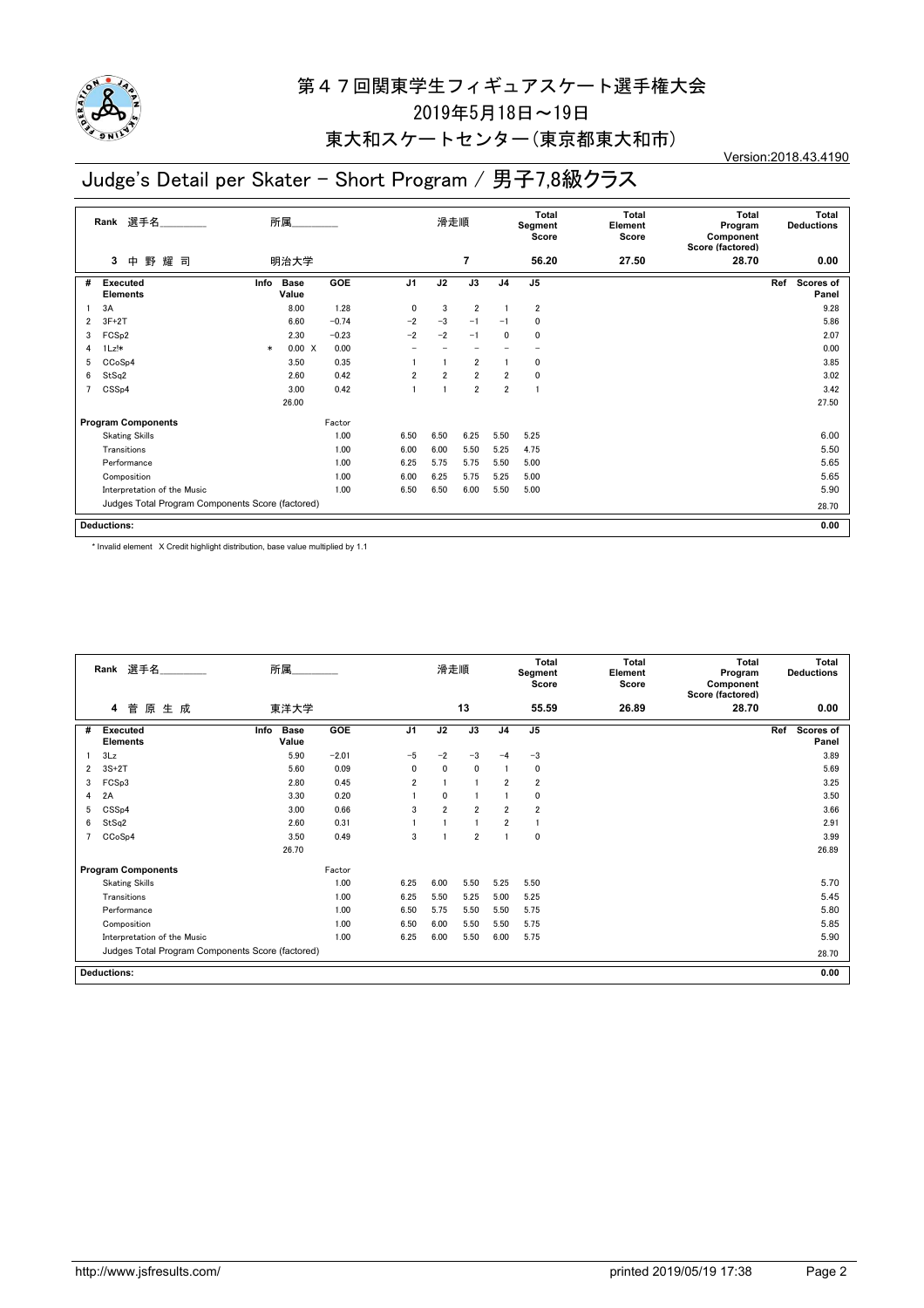

## 東大和スケートセンター(東京都東大和市)

#### Version:2018.43.4190

## Judge's Detail per Skater - Short Program / 男子7,8級クラス

|   | 選手名<br>Rank                                      | 所属                           |            |                | 滑走順            |                |                | Total<br>Segment<br>Score | Total<br>Element<br>Score | <b>Total</b><br>Program<br>Component<br>Score (factored) | <b>Total</b><br><b>Deductions</b> |
|---|--------------------------------------------------|------------------------------|------------|----------------|----------------|----------------|----------------|---------------------------|---------------------------|----------------------------------------------------------|-----------------------------------|
|   | 小林建斗<br>5                                        | 法政大学                         |            |                |                | 11             |                | 53.63                     | 25.28                     | 29.35                                                    | 1.00                              |
| # | <b>Executed</b><br><b>Elements</b>               | <b>Base</b><br>Info<br>Value | <b>GOE</b> | J <sub>1</sub> | J2             | J3             | J <sub>4</sub> | J <sub>5</sub>            |                           |                                                          | Ref<br><b>Scores of</b><br>Panel  |
|   | 2A                                               | 3.30                         | 0.26       | 0              | $\mathbf 0$    | $\mathbf{1}$   | $\overline{2}$ | $\overline{1}$            |                           |                                                          | 3.56                              |
| 2 | 3S                                               | 4.30                         | 0.52       |                | $\mathbf{1}$   | $\overline{2}$ | $\overline{2}$ | 0                         |                           |                                                          | 4.82                              |
| 3 | FUS <sub>p3</sub>                                | 2.40                         | 0.29       | $\mathbf{0}$   | $\overline{2}$ | $\overline{1}$ | $\overline{2}$ | $\overline{1}$            |                           |                                                          | 2.69                              |
| 4 | 3T+COMBO                                         | 4.62 $\times$                | $-2.10$    | $-5$           | $-5$           | $-5$           | $-5$           | $-5$                      |                           |                                                          | 2.52                              |
| 5 | CSS <sub>p4</sub>                                | 3.00                         | 0.60       | 3              | $\overline{2}$ | $\overline{2}$ | $\overline{2}$ | L.                        |                           |                                                          | 3.60                              |
| 6 | StSq3                                            | 3.30                         | 0.59       | $\overline{2}$ | $\overline{2}$ | $\overline{2}$ | $\overline{2}$ |                           |                           |                                                          | 3.89                              |
| 7 | CCoSp4                                           | 3.50                         | 0.70       | 3              |                | $\overline{2}$ | 3              |                           |                           |                                                          | 4.20                              |
|   |                                                  | 24.42                        |            |                |                |                |                |                           |                           |                                                          | 25.28                             |
|   | <b>Program Components</b>                        |                              | Factor     |                |                |                |                |                           |                           |                                                          |                                   |
|   | <b>Skating Skills</b>                            |                              | 1.00       | 6.00           | 6.25           | 5.50           | 6.25           | 5.25                      |                           |                                                          | 5.85                              |
|   | Transitions                                      |                              | 1.00       | 5.75           | 6.00           | 5.25           | 6.25           | 4.75                      |                           |                                                          | 5.60                              |
|   | Performance                                      |                              | 1.00       | 6.00           | 6.25           | 5.25           | 6.50           | 5.25                      |                           |                                                          | 5.85                              |
|   | Composition                                      |                              | 1.00       | 6.50           | 6.25           | 5.50           | 6.50           | 5.00                      |                           |                                                          | 5.95                              |
|   | Interpretation of the Music                      |                              | 1.00       | 6.50           | 6.25           | 5.75           | 7.00           | 5.00                      |                           |                                                          | 6.10                              |
|   | Judges Total Program Components Score (factored) |                              |            |                |                |                |                |                           |                           |                                                          | 29.35                             |
|   | <b>Deductions:</b>                               | 転倒: -1.00 (1)                |            |                |                |                |                |                           |                           |                                                          | $-1.00$                           |

X Credit highlight distribution, base value multiplied by 1.1

|   | Rank 選手名                                         | 所属                           |         |                | 滑走順          |                |                | <b>Total</b><br>Segment<br>Score | <b>Total</b><br>Element<br>Score | Total<br>Program<br>Component<br>Score (factored) | <b>Total</b><br><b>Deductions</b> |
|---|--------------------------------------------------|------------------------------|---------|----------------|--------------|----------------|----------------|----------------------------------|----------------------------------|---------------------------------------------------|-----------------------------------|
|   | 詩 温<br>鎌<br>6<br>田                               | 明治大学                         |         |                |              | 12             |                | 51.64                            | 24.14                            | 27.50                                             | 0.00                              |
| # | <b>Executed</b><br><b>Elements</b>               | <b>Base</b><br>Info<br>Value | GOE     | J <sub>1</sub> | J2           | J3             | J4             | J <sub>5</sub>                   |                                  |                                                   | Scores of<br>Ref<br>Panel         |
|   | 3Lz                                              | 5.90                         | $-2.24$ | $-5$           | $-3$         | $-3$           | $-4$           | $-4$                             |                                  |                                                   | 3.66                              |
| 2 | $3T+2T$                                          | 5.50                         | 0.08    | $\mathbf{0}$   | $\mathbf{0}$ | $\mathbf{0}$   |                | 0                                |                                  |                                                   | 5.58                              |
| 3 | FCS <sub>p2</sub>                                | 2.30                         | 0.09    | 0              | $\mathbf{0}$ | 1              | $\mathbf{0}$   |                                  |                                  |                                                   | 2.39                              |
| 4 | CSS <sub>p4</sub>                                | 3.00                         | 0.18    | 0              |              |                | $\mathbf{0}$   |                                  |                                  |                                                   | 3.18                              |
| 5 | 2A                                               | $3.63 \times$                | 0.40    |                |              |                |                | $\overline{2}$                   |                                  |                                                   | 4.03                              |
| 6 | StSq3                                            | 3.30                         | 0.53    |                |              | $\overline{2}$ | $\overline{2}$ | $\overline{2}$                   |                                  |                                                   | 3.83                              |
|   | CCoSp1V                                          | 1.50                         | $-0.03$ | 0              | $-1$         | 0              | 0              | $\mathbf 0$                      |                                  |                                                   | 1.47                              |
|   |                                                  | 25.13                        |         |                |              |                |                |                                  |                                  |                                                   | 24.14                             |
|   | <b>Program Components</b>                        |                              | Factor  |                |              |                |                |                                  |                                  |                                                   |                                   |
|   | <b>Skating Skills</b>                            |                              | 1.00    | 5.50           | 6.00         | 5.50           | 5.00           | 5.75                             |                                  |                                                   | 5.55                              |
|   | Transitions                                      |                              | 1.00    | 5.25           | 5.50         | 5.00           | 4.75           | 5.75                             |                                  |                                                   | 5.25                              |
|   | Performance                                      |                              | 1.00    | 5.50           | 5.75         | 5.25           | 5.00           | 6.00                             |                                  |                                                   | 5.50                              |
|   | Composition                                      |                              | 1.00    | 5.75           | 5.75         | 5.25           | 5.25           | 6.00                             |                                  |                                                   | 5.60                              |
|   | Interpretation of the Music                      |                              | 1.00    | 6.00           | 5.50         | 5.25           | 5.25           | 6.00                             |                                  |                                                   | 5.60                              |
|   | Judges Total Program Components Score (factored) |                              |         |                |              |                |                |                                  |                                  |                                                   | 27.50                             |
|   | <b>Deductions:</b>                               |                              |         |                |              |                |                |                                  |                                  |                                                   | 0.00                              |

X Credit highlight distribution, base value multiplied by 1.1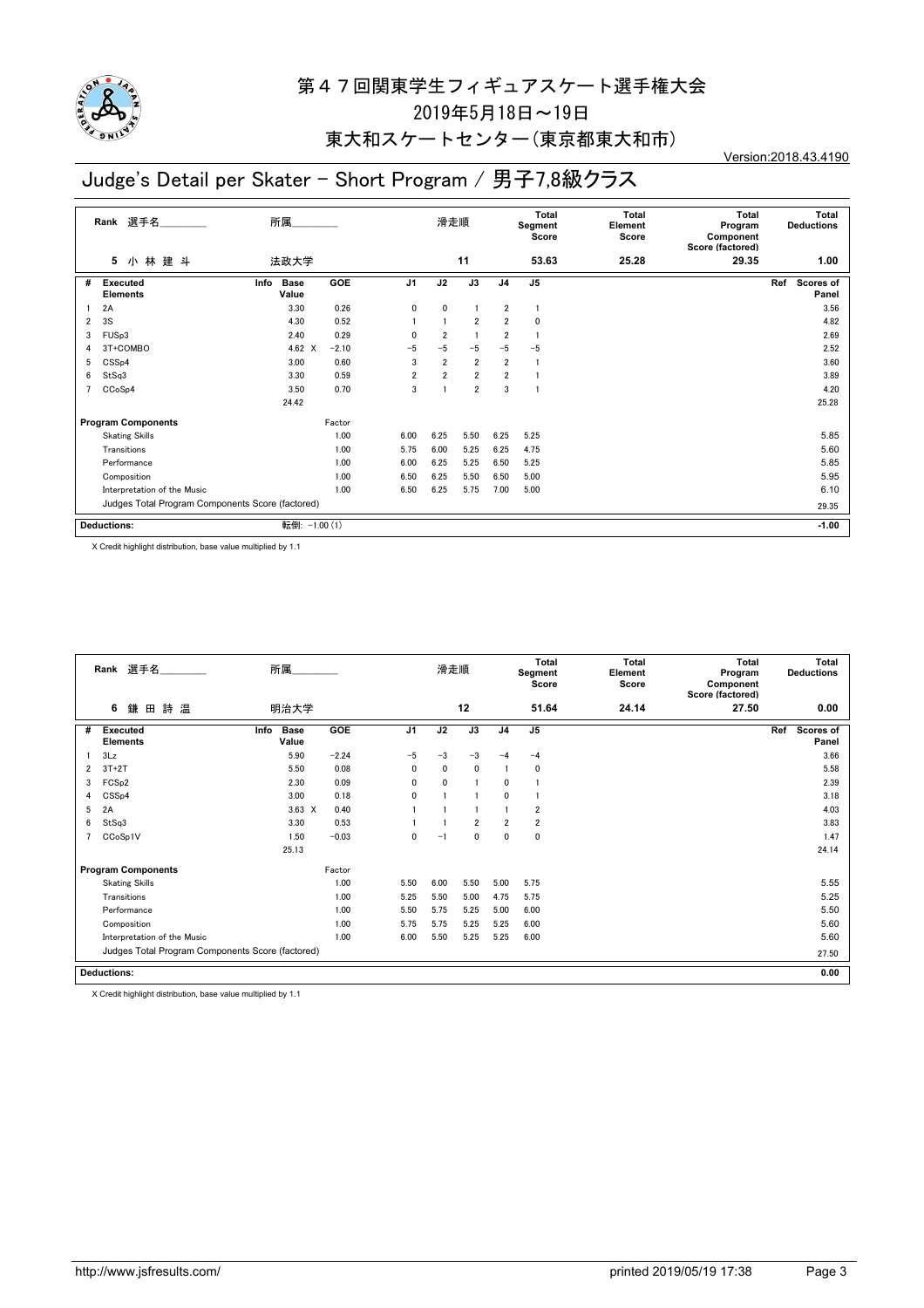

## 東大和スケートセンター(東京都東大和市)

Version:2018.43.4190

## Judge's Detail per Skater - Short Program / 男子7,8級クラス

|   | 選手名<br>Rank                                      |        | 所属                   |            |                | 滑走順          |                          |                | Total<br>Segment<br>Score | <b>Total</b><br>Element<br>Score | <b>Total</b><br>Program<br>Component<br>Score (factored) | <b>Total</b><br><b>Deductions</b> |
|---|--------------------------------------------------|--------|----------------------|------------|----------------|--------------|--------------------------|----------------|---------------------------|----------------------------------|----------------------------------------------------------|-----------------------------------|
|   | 小林諒真<br>$\overline{7}$                           |        | 法政大学                 |            |                |              | 16                       |                | 50.99                     | 25.14                            | 26.85                                                    | 1.00                              |
| # | <b>Executed</b><br><b>Elements</b>               | Info   | <b>Base</b><br>Value | <b>GOE</b> | J <sub>1</sub> | J2           | J3                       | J <sub>4</sub> | J <sub>5</sub>            |                                  |                                                          | Scores of<br>Ref<br>Panel         |
|   | $3Lz + 3T$                                       |        | 10.10                | 0.12       | $-1$           | $-1$         |                          | $\overline{2}$ | 0                         |                                  |                                                          | 10.22                             |
| 2 | 2A                                               |        | 3.30                 | 0.40       | $\overline{2}$ |              |                          | $\overline{2}$ | 0                         |                                  |                                                          | 3.70                              |
| 3 | CSS <sub>p4</sub>                                |        | 3.00                 | 0.42       |                |              | $\overline{2}$           | $\overline{2}$ | $\mathbf{1}$              |                                  |                                                          | 3.42                              |
| 4 | StSq1                                            |        | 1.80                 | $-0.22$    | $\mathbf{0}$   | $\mathbf{0}$ | $-4$                     | $-2$           | $\mathbf{0}$              |                                  |                                                          | 1.58                              |
| 5 | FCSp3                                            |        | 2.80                 | 0.06       | $\mathbf{0}$   | 0            | $\mathbf 0$              |                | 0                         |                                  |                                                          | 2.86                              |
| 6 | $1F*$                                            | $\ast$ | 0.00 X               | 0.00       |                |              | $\overline{\phantom{0}}$ |                |                           |                                  |                                                          | 0.00                              |
|   | CCoSp3                                           |        | 3.00                 | 0.36       |                | 0            | $\overline{2}$           | $\overline{2}$ | 1                         |                                  |                                                          | 3.36                              |
|   |                                                  |        | 24.00                |            |                |              |                          |                |                           |                                  |                                                          | 25.14                             |
|   | <b>Program Components</b>                        |        |                      | Factor     |                |              |                          |                |                           |                                  |                                                          |                                   |
|   | <b>Skating Skills</b>                            |        |                      | 1.00       | 5.75           | 5.75         | 5.25                     | 6.25           | 5.75                      |                                  |                                                          | 5.75                              |
|   | Transitions                                      |        |                      | 1.00       | 5.25           | 5.25         | 4.75                     | 6.00           | 5.25                      |                                  |                                                          | 5.30                              |
|   | Performance                                      |        |                      | 1.00       | 5.25           | 4.75         | 5.00                     | 5.50           | 5.00                      |                                  |                                                          | 5.10                              |
|   | Composition                                      |        |                      | 1.00       | 5.25           | 5.50         | 5.00                     | 6.00           | 5.00                      |                                  |                                                          | 5.35                              |
|   | Interpretation of the Music                      |        |                      | 1.00       | 5.25           | 5.50         | 5.25                     | 5.75           | 5.00                      |                                  |                                                          | 5.35                              |
|   | Judges Total Program Components Score (factored) |        |                      |            |                |              |                          |                |                           |                                  | 26.85                                                    |                                   |
|   | <b>Deductions:</b>                               |        | 演技の中断: -1.00         |            |                |              |                          |                |                           |                                  |                                                          | $-1.00$                           |

\* Invalid element X Credit highlight distribution, base value multiplied by 1.1

|   | 選手名<br>Rank                                      |        | 所属                   |            |                | 滑走順            |                |                | <b>Total</b><br>Segment<br>Score | <b>Total</b><br>Element<br>Score | <b>Total</b><br>Program<br>Component<br>Score (factored) | <b>Total</b><br><b>Deductions</b> |
|---|--------------------------------------------------|--------|----------------------|------------|----------------|----------------|----------------|----------------|----------------------------------|----------------------------------|----------------------------------------------------------|-----------------------------------|
|   | 塚<br>8<br>石<br>玲 雄                               |        | 早稲田大学                |            |                |                | $\mathbf{2}$   |                | 48.63                            | 20.18                            | 29.45                                                    | 1.00                              |
| # | <b>Executed</b><br><b>Elements</b>               | Info   | <b>Base</b><br>Value | <b>GOE</b> | J <sub>1</sub> | J2             | J3             | J <sub>4</sub> | J <sub>5</sub>                   |                                  |                                                          | Ref<br>Scores of<br>Panel         |
|   | $3Lz\leq 1$                                      |        | 2.10                 | $-1.05$    | $-5$           | $-5$           | $-5$           | $-5$           | $-5$                             |                                  |                                                          | 1.05                              |
| 2 | FCS <sub>p4</sub>                                |        | 3.20                 | 0.64       | $\overline{2}$ | 3              | $\overline{2}$ | $\overline{2}$ |                                  |                                  |                                                          | 3.84                              |
| 3 | CSS <sub>p4</sub>                                |        | 3.00                 | 0.72       | 3              | $\overline{2}$ | $\overline{2}$ | 3              | $\overline{\mathbf{2}}$          |                                  |                                                          | 3.72                              |
| 4 | $3T+3T<$                                         | ✓      | 7.35                 | $-1.85$    | $-5$           | $-3$           | $-5$           | $-4$           | $-5$                             |                                  |                                                          | 5.50                              |
| 5 | StSq2                                            |        | 2.60                 | 0.52       | $\overline{2}$ | $\overline{2}$ | $\overline{2}$ | $\overline{2}$ | $\overline{2}$                   |                                  |                                                          | 3.12                              |
| 6 | A*                                               | $\ast$ | 0.00 X               | 0.00       |                |                |                |                |                                  |                                  |                                                          | 0.00                              |
|   | CCoSp2                                           |        | 2.50                 | 0.45       | 3              |                | $\overline{2}$ |                | $\overline{2}$                   |                                  |                                                          | 2.95                              |
|   |                                                  |        | 20.75                |            |                |                |                |                |                                  |                                  |                                                          | 20.18                             |
|   | <b>Program Components</b>                        |        |                      | Factor     |                |                |                |                |                                  |                                  |                                                          |                                   |
|   | <b>Skating Skills</b>                            |        |                      | 1.00       | 6.50           | 6.25           | 5.50           | 6.75           | 5.25                             |                                  |                                                          | 6.05                              |
|   | Transitions                                      |        |                      | 1.00       | 6.50           | 6.00           | 5.00           | 6.00           | 5.00                             |                                  |                                                          | 5.70                              |
|   | Performance                                      |        |                      | 1.00       | 6.25           | 6.25           | 5.25           | 5.75           | 5.25                             |                                  |                                                          | 5.75                              |
|   | Composition                                      |        |                      | 1.00       | 6.50           | 6.50           | 5.25           | 6.50           | 5.00                             |                                  |                                                          | 5.95                              |
|   | Interpretation of the Music                      |        |                      | 1.00       | 7.00           | 6.50           | 5.50           | 6.00           | 5.00                             |                                  |                                                          | 6.00                              |
|   | Judges Total Program Components Score (factored) |        |                      |            |                |                |                |                |                                  |                                  |                                                          | 29.45                             |
|   | <b>Deductions:</b>                               |        | 転倒: -1.00 (1)        |            |                |                |                |                |                                  |                                  |                                                          | $-1.00$                           |

\* Invalid element < Under-rotated jump << Downgraded jump X Credit highlight distribution, base value multiplied by 1.1 ! Not clear edge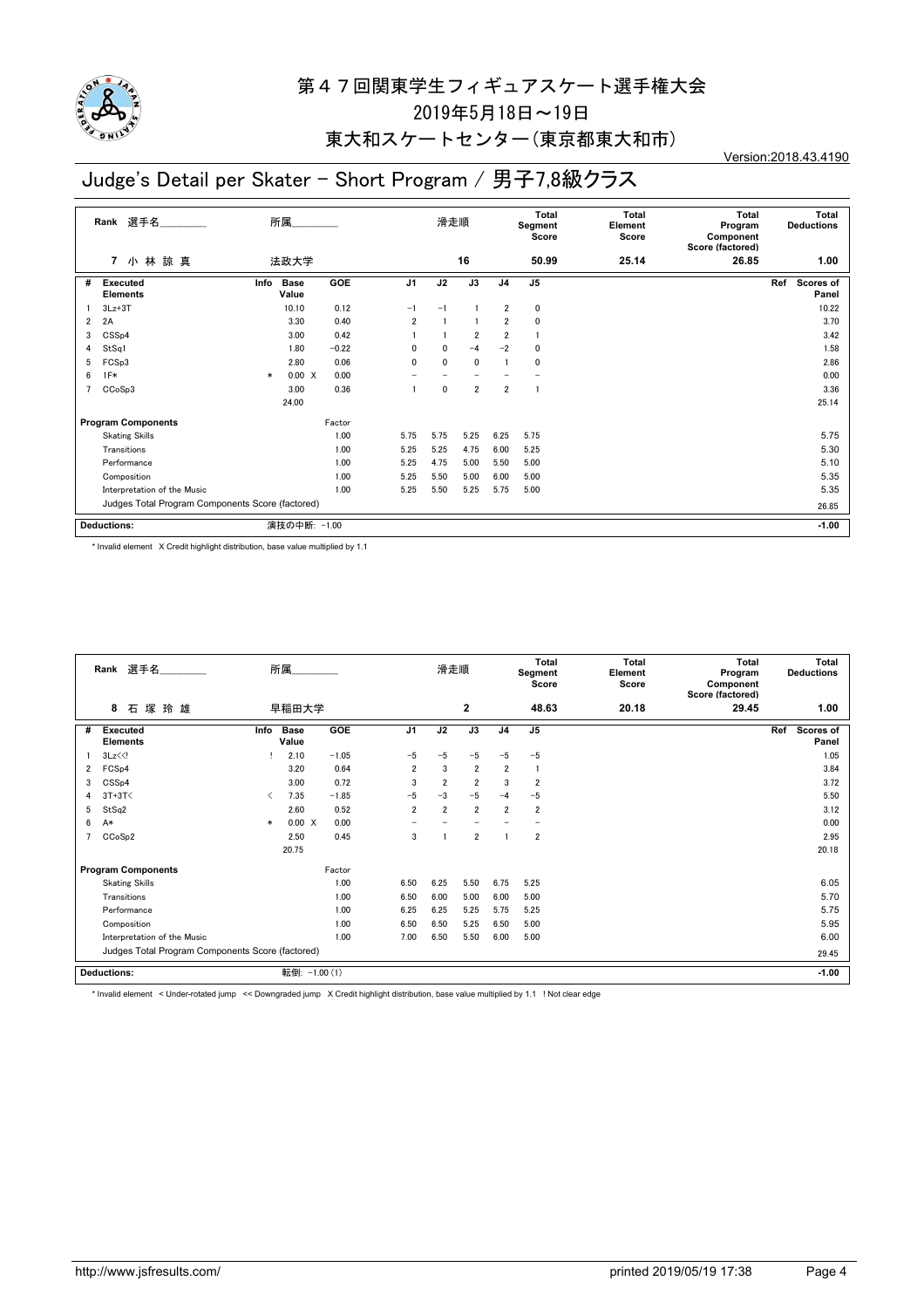

## 東大和スケートセンター(東京都東大和市)

Version:2018.43.4190

## Judge's Detail per Skater - Short Program / 男子7,8級クラス

|   | 選手名<br>Rank                                      |                               | 所属                   |            |                | 滑走順          |                |                | <b>Total</b><br>Segment<br>Score | Total<br>Element<br>Score | <b>Total</b><br>Program<br>Component<br>Score (factored) | Total<br><b>Deductions</b> |
|---|--------------------------------------------------|-------------------------------|----------------------|------------|----------------|--------------|----------------|----------------|----------------------------------|---------------------------|----------------------------------------------------------|----------------------------|
|   | 唐川常人<br>9                                        |                               | 日本大学                 |            |                |              | 15             |                | 47.67                            | 20.92                     | 27.75                                                    | 1.00                       |
| # | <b>Executed</b><br><b>Elements</b>               | Info                          | <b>Base</b><br>Value | <b>GOE</b> | J <sub>1</sub> | J2           | J3             | J <sub>4</sub> | J <sub>5</sub>                   |                           |                                                          | Scores of<br>Ref<br>Panel  |
|   | 3Lz                                              |                               | 5.90                 | $-2.95$    | $-5$           | $-5$         | $-5$           | $-5$           | $-5$                             |                           |                                                          | 2.95                       |
| 2 | 2A<<                                             | <<                            | 1.10                 | $-0.55$    | $-5$           | $-5$         | $-5$           | $-5$           | $-5$                             |                           |                                                          | 0.55                       |
| 3 | CSS <sub>p4</sub>                                |                               | 3.00                 | 0.24       |                | $\mathbf{0}$ | $\overline{2}$ | 0              |                                  |                           |                                                          | 3.24                       |
| 4 | CCoSp4                                           |                               | 3.50                 | 0.42       |                |              | $\overline{2}$ |                |                                  |                           |                                                          | 3.92                       |
| 5 | $3Lo < +2T$                                      | $\overline{\left( \right. }%$ | 5.48 X               | $-0.88$    | $-1$           | $-2$         | $-3$           | $-3$           | $-3$                             |                           |                                                          | 4.60                       |
| 6 | FCSp3                                            |                               | 2.80                 | 0.00       | 0              | $-1$         | $\mathbf 0$    | 0              | $\overline{1}$                   |                           |                                                          | 2.80                       |
| 7 | StSq2                                            |                               | 2.60                 | 0.26       | $\overline{2}$ | $\mathbf 0$  | $\overline{2}$ | 1              | 0                                |                           |                                                          | 2.86                       |
|   |                                                  |                               | 24.38                |            |                |              |                |                |                                  |                           |                                                          | 20.92                      |
|   | <b>Program Components</b>                        |                               |                      | Factor     |                |              |                |                |                                  |                           |                                                          |                            |
|   | <b>Skating Skills</b>                            |                               |                      | 1.00       | 6.50           | 5.50         | 5.75           | 5.25           | 5.50                             |                           |                                                          | 5.70                       |
|   | Transitions                                      |                               |                      | 1.00       | 6.25           | 5.25         | 5.25           | 5.00           | 5.25                             |                           |                                                          | 5.40                       |
|   | Performance                                      |                               |                      | 1.00       | 6.25           | 5.25         | 5.25           | 5.00           | 5.25                             |                           |                                                          | 5.40                       |
|   | Composition                                      |                               |                      | 1.00       | 6.75           | 5.50         | 5.50           | 5.25           | 5.25                             |                           |                                                          | 5.65                       |
|   | Interpretation of the Music                      |                               |                      | 1.00       | 6.75           | 5.50         | 5.50           | 5.00           | 5.25                             |                           |                                                          | 5.60                       |
|   | Judges Total Program Components Score (factored) |                               |                      |            |                |              |                |                |                                  | 27.75                     |                                                          |                            |
|   | Deductions:                                      |                               | 転倒: -1.00 (1)        |            |                |              |                |                |                                  |                           |                                                          | $-1.00$                    |

< Under-rotated jump << Downgraded jump X Credit highlight distribution, base value multiplied by 1.1

|   | Rank 選手名                                         | 所属                           |         |                | 滑走順            |              |                | Total<br>Segment<br>Score | Total<br>Element<br>Score | Total<br>Program<br>Component<br>Score (factored) | <b>Total</b><br><b>Deductions</b> |
|---|--------------------------------------------------|------------------------------|---------|----------------|----------------|--------------|----------------|---------------------------|---------------------------|---------------------------------------------------|-----------------------------------|
|   | 翔<br>10<br>齌<br>藤                                | 法政大学                         |         |                |                | 8            |                | 46.38                     | 21.33                     | 26.05                                             | 1.00                              |
| # | <b>Executed</b><br><b>Elements</b>               | <b>Base</b><br>Info<br>Value | GOE     | J <sub>1</sub> | J2             | J3           | J <sub>4</sub> | J <sub>5</sub>            |                           |                                                   | Ref<br><b>Scores of</b><br>Panel  |
|   | 3F!                                              | 5.30                         | 0.00    | $\mathbf{0}$   |                | $-1$         | 0              | $\mathbf 0$               |                           |                                                   | 5.30                              |
| 2 | 3Lz+COMBO                                        | 5.90                         | $-2.95$ | $-5$           | $-5$           | $-5$         | $-5$           | $-5$                      |                           |                                                   | 2.95                              |
| 3 | CCoSp4                                           | 3.50                         | 0.07    | $\mathbf{0}$   | $\mathbf{0}$   | -1           | 0              | $\mathbf 0$               |                           |                                                   | 3.57                              |
| 4 | StSq2                                            | 2.60                         | 0.31    |                | $\overline{2}$ | $\mathbf{0}$ | $\overline{2}$ |                           |                           |                                                   | 2.91                              |
| 5 | 2A                                               | $3.63 \times$                | $-0.86$ | $-4$           | $-3$           | $-2$         | $-4$           | $\mathbf 0$               |                           |                                                   | 2.77                              |
| 6 | CSS <sub>p2</sub>                                | 2.30                         | $-0.18$ | $-2$           | $-2$           | $\mathbf{0}$ | 0              | $\mathbf 0$               |                           |                                                   | 2.12                              |
|   | FCSp1                                            | 1.90                         | $-0.19$ | $-2$           | $-3$           | 0            | 0              | $\mathbf 0$               |                           |                                                   | 1.71                              |
|   |                                                  | 25.13                        |         |                |                |              |                |                           |                           |                                                   | 21.33                             |
|   | <b>Program Components</b>                        |                              | Factor  |                |                |              |                |                           |                           |                                                   |                                   |
|   | <b>Skating Skills</b>                            |                              | 1.00    | 5.50           | 6.00           | 5.00         | 5.25           | 5.25                      |                           |                                                   | 5.40                              |
|   | Transitions                                      |                              | 1.00    | 5.00           | 5.50           | 4.50         | 5.00           | 5.00                      |                           |                                                   | 5.00                              |
|   | Performance                                      |                              | 1.00    | 5.25           | 5.75           | 4.75         | 5.00           | 5.25                      |                           |                                                   | 5.20                              |
|   | Composition                                      |                              | 1.00    | 5.25           | 6.00           | 4.75         | 5.25           | 5.25                      |                           |                                                   | 5.30                              |
|   | Interpretation of the Music                      |                              | 1.00    | 5.00           | 5.75           | 4.75         | 5.00           | 5.25                      |                           |                                                   | 5.15                              |
|   | Judges Total Program Components Score (factored) |                              |         |                |                |              |                |                           |                           |                                                   | 26.05                             |
|   | <b>Deductions:</b>                               | 転倒: -1.00 (1)                |         |                |                |              |                |                           |                           |                                                   | $-1.00$                           |

X Credit highlight distribution, base value multiplied by 1.1 ! Not clear edge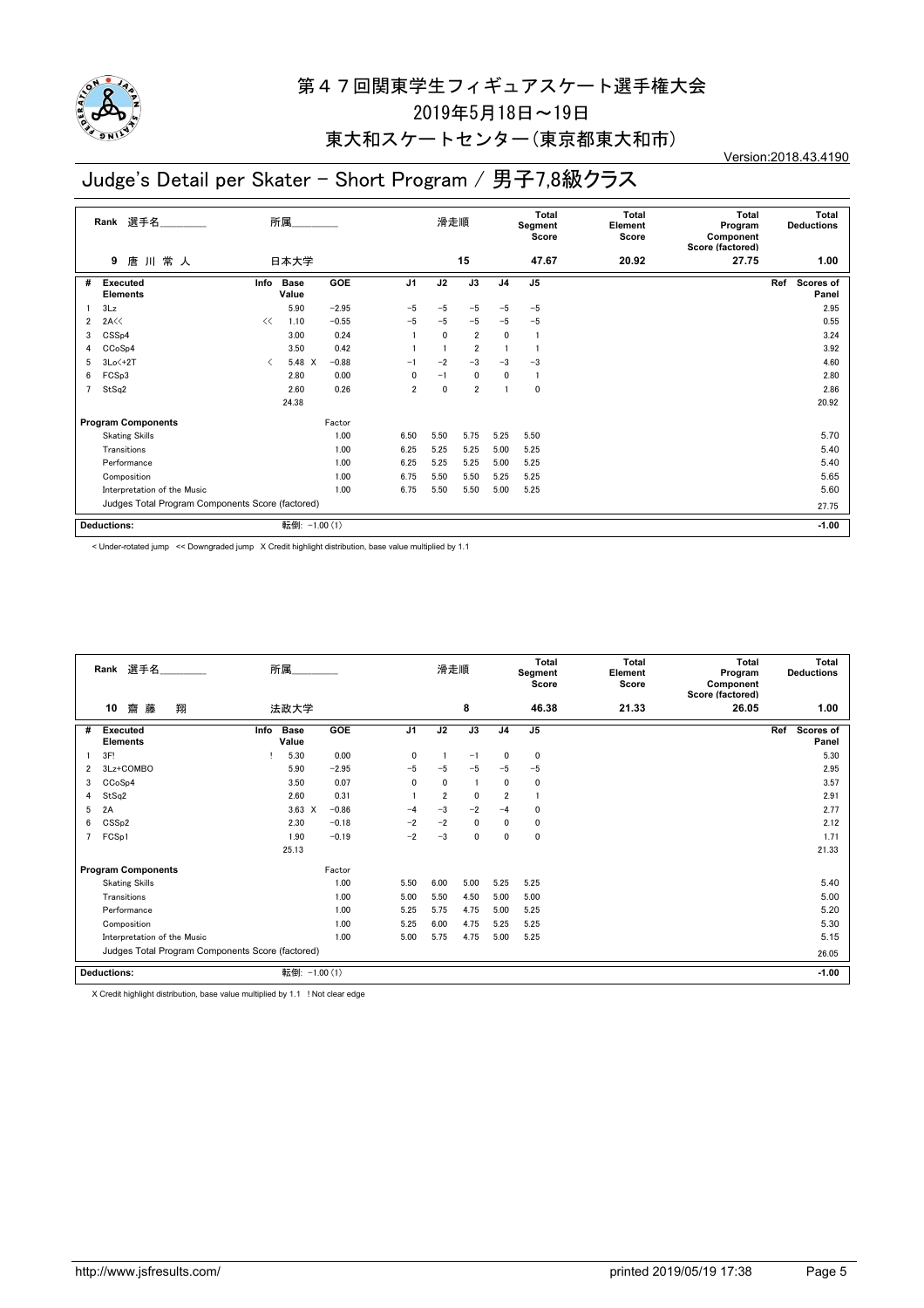

## 東大和スケートセンター(東京都東大和市)

#### Version:2018.43.4190

## Judge's Detail per Skater - Short Program / 男子7,8級クラス

|   | Rank 選手名                                         |                                          | 所属               |            |                | 滑走順         |      |                | Total<br>Segment<br>Score | <b>Total</b><br>Element<br>Score | <b>Total</b><br>Program<br>Component<br>Score (factored) | <b>Total</b><br><b>Deductions</b> |
|---|--------------------------------------------------|------------------------------------------|------------------|------------|----------------|-------------|------|----------------|---------------------------|----------------------------------|----------------------------------------------------------|-----------------------------------|
|   | 優 雅<br>古<br>庄<br>11                              |                                          | 日本大学             |            |                |             | 4    |                | 43.96                     | 20.66                            | 24.30                                                    | 1.00                              |
| # | <b>Executed</b><br><b>Elements</b>               | Info                                     | Base<br>Value    | <b>GOE</b> | J <sub>1</sub> | J2          | J3   | J <sub>4</sub> | J <sub>5</sub>            |                                  |                                                          | Ref<br>Scores of<br>Panel         |
|   | 2A                                               |                                          | 3.30             | 0.13       | 0              | 0           |      |                | 0                         |                                  |                                                          | 3.43                              |
| 2 | $3T+3T<$                                         | $\overline{\left\langle \right\rangle }$ | 7.35             | $-2.02$    | $-5$           | $-4$        | $-5$ | $-5$           | $-5$                      |                                  |                                                          | 5.33                              |
| 3 | FCSp3                                            |                                          | 2.80             | 0.11       | $-1$           |             |      | 0              | -1                        |                                  |                                                          | 2.91                              |
| 4 | CSSp3                                            |                                          | 2.60             | 0.10       | $-1$           | 0           |      |                |                           |                                  |                                                          | 2.70                              |
| 5 | 3F                                               |                                          | 5.83<br>$\times$ | $-2.65$    | $-5$           | $-5$        | $-5$ | $-5$           | $-5$                      |                                  |                                                          | 3.18                              |
| 6 | StSq1                                            |                                          | 1.80             | 0.14       | 0              | $\mathbf 0$ |      | $\overline{2}$ | $\overline{1}$            |                                  |                                                          | 1.94                              |
|   | CC <sub>o</sub> S <sub>p1</sub> V                |                                          | 1.50             | $-0.33$    | $-3$           | $-2$        | $-1$ | $-2$           | $-3$                      |                                  |                                                          | 1.17                              |
|   |                                                  |                                          | 25.18            |            |                |             |      |                |                           |                                  |                                                          | 20.66                             |
|   | <b>Program Components</b>                        |                                          |                  | Factor     |                |             |      |                |                           |                                  |                                                          |                                   |
|   | <b>Skating Skills</b>                            |                                          |                  | 1.00       | 4.75           | 5.75        | 5.25 | 5.25           | 4.75                      |                                  |                                                          | 5.15                              |
|   | Transitions                                      |                                          |                  | 1.00       | 4.25           | 5.25        | 4.75 | 4.75           | 4.50                      |                                  |                                                          | 4.70                              |
|   | Performance                                      |                                          |                  | 1.00       | 4.25           | 5.25        | 5.00 | 4.75           | 4.75                      |                                  |                                                          | 4.80                              |
|   | Composition                                      |                                          |                  | 1.00       | 4.50           | 5.50        | 5.00 | 5.00           | 4.50                      |                                  |                                                          | 4.90                              |
|   | Interpretation of the Music                      |                                          |                  | 1.00       | 4.00           | 5.50        | 5.00 | 4.75           | 4.50                      |                                  |                                                          | 4.75                              |
|   | Judges Total Program Components Score (factored) |                                          |                  |            |                |             |      |                |                           |                                  |                                                          | 24.30                             |
|   | <b>Deductions:</b>                               |                                          | 転倒: -1.00 (1)    |            |                |             |      |                |                           |                                  |                                                          | $-1.00$                           |

< Under-rotated jump X Credit highlight distribution, base value multiplied by 1.1

|   | Rank 選手名                                         |        | 所属                   |            |                | 滑走順  |              |                | <b>Total</b><br>Segment<br>Score | <b>Total</b><br>Element<br>Score | <b>Total</b><br>Program<br>Component<br>Score (factored) | <b>Total</b><br><b>Deductions</b> |
|---|--------------------------------------------------|--------|----------------------|------------|----------------|------|--------------|----------------|----------------------------------|----------------------------------|----------------------------------------------------------|-----------------------------------|
|   | 12<br>藤<br>悟<br>山<br>$\overline{\phantom{m}}$    |        | 明治大学                 |            |                |      | 3            |                | 41.95                            | 19.10                            | 22.85                                                    | 0.00                              |
| # | <b>Executed</b><br><b>Elements</b>               | Info   | <b>Base</b><br>Value | <b>GOE</b> | J <sub>1</sub> | J2   | J3           | J <sub>4</sub> | J <sub>5</sub>                   |                                  |                                                          | Ref<br><b>Scores of</b><br>Panel  |
|   | $3T+3T$                                          |        | 8.40                 | $-1.01$    | $-3$           | $-2$ | $-2$         | $-2$           | $-3$                             |                                  |                                                          | 7.39                              |
| 2 | 1Lo*                                             | $\ast$ | 0.00                 | 0.00       |                |      |              |                |                                  |                                  |                                                          | 0.00                              |
| 3 | FSSp3                                            |        | 2.60                 | 0.00       | $-2$           |      | 0            |                | 0                                |                                  |                                                          | 2.60                              |
| 4 | CCSp2                                            |        | 2.30                 | $-0.18$    | $-2$           | $-2$ | $\mathbf{0}$ | $\Omega$       | 0                                |                                  |                                                          | 2.12                              |
| 5 | StSq1                                            |        | 1.80                 | $-0.07$    | 0              | 0    | $-1$         | $\mathbf 0$    | $-1$                             |                                  |                                                          | 1.73                              |
| 6 | 2A                                               |        | $3.63 \times$        | $-1.25$    | $-5$           | $-3$ | $-3$         | $-4$           | $-4$                             |                                  |                                                          | 2.38                              |
| 7 | CCoSp3                                           |        | 3.00                 | $-0.12$    | $\mathbf 0$    | $-1$ | $-1$         | 0              | 0                                |                                  |                                                          | 2.88                              |
|   |                                                  |        | 21.73                |            |                |      |              |                |                                  |                                  |                                                          | 19.10                             |
|   | <b>Program Components</b>                        |        |                      | Factor     |                |      |              |                |                                  |                                  |                                                          |                                   |
|   | <b>Skating Skills</b>                            |        |                      | 1.00       | 5.50           | 5.50 | 4.50         | 5.00           | 4.75                             |                                  |                                                          | 5.05                              |
|   | Transitions                                      |        |                      | 1.00       | 5.00           | 5.00 | 4.00         | 4.00           | 4.25                             |                                  |                                                          | 4.45                              |
|   | Performance                                      |        |                      | 1.00       | 4.50           | 5.00 | 4.00         | 4.25           | 4.00                             |                                  |                                                          | 4.35                              |
|   | Composition                                      |        |                      | 1.00       | 4.75           | 5.25 | 4.25         | 4.50           | 4.00                             |                                  |                                                          | 4.55                              |
|   | Interpretation of the Music                      |        |                      | 1.00       | 4.75           | 5.25 | 4.00         | 4.25           | 4.00                             |                                  |                                                          | 4.45                              |
|   | Judges Total Program Components Score (factored) |        |                      |            |                |      |              |                |                                  |                                  |                                                          | 22.85                             |
|   | <b>Deductions:</b>                               |        |                      |            |                |      |              |                |                                  |                                  |                                                          | 0.00                              |

\* Invalid element X Credit highlight distribution, base value multiplied by 1.1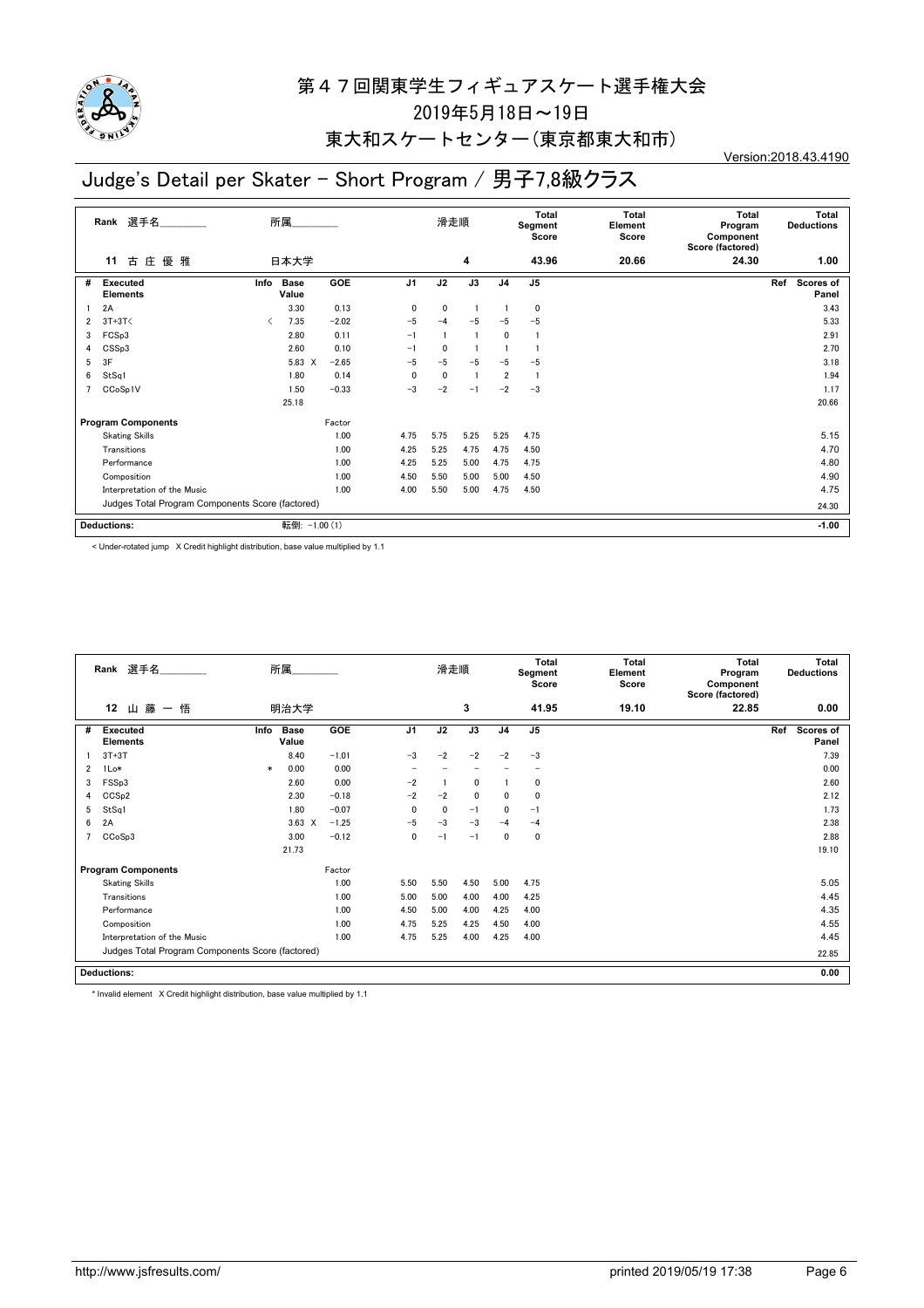

## 東大和スケートセンター(東京都東大和市)

Version:2018.43.4190

# Judge's Detail per Skater - Short Program / 男子7,8級クラス

| 選手名<br>Rank               |                                                  |        | 所属                   |            |              | 滑走順  |      |                | Total<br>Segment<br>Score | <b>Total</b><br>Element<br>Score | <b>Total</b><br>Program<br>Component<br>Score (factored) | <b>Total</b><br><b>Deductions</b> |
|---------------------------|--------------------------------------------------|--------|----------------------|------------|--------------|------|------|----------------|---------------------------|----------------------------------|----------------------------------------------------------|-----------------------------------|
|                           | 緑 川 諒 人<br>13                                    |        | 日本大学                 |            |              |      | 10   |                | 41.48                     | 17.88                            | 24.60                                                    | 1.00                              |
| #                         | <b>Executed</b><br><b>Elements</b>               | Info   | <b>Base</b><br>Value | <b>GOE</b> | J1           | J2   | J3   | J <sub>4</sub> | J5                        |                                  |                                                          | Scores of<br>Ref<br>Panel         |
|                           | $3T+2T$                                          |        | 5.50                 | 0.25       | $\mathbf 0$  |      |      |                | 0                         |                                  |                                                          | 5.75                              |
| 2                         | 3S                                               |        | 4.30                 | 0.00       | $\mathbf{0}$ |      | $-1$ | 0              | 0                         |                                  |                                                          | 4.30                              |
| 3                         | $Sp*$                                            | $\ast$ | 0.00                 | 0.00       |              |      |      |                |                           |                                  |                                                          | 0.00                              |
| 4                         | StSq1                                            |        | 1.80                 | 0.11       |              |      | 0    |                | 0                         |                                  |                                                          | 1.91                              |
| 5                         | 2A                                               |        | 3.63<br>$\times$     | $-1.65$    | $-5$         | $-5$ | $-5$ | $-5$           | $-5$                      |                                  |                                                          | 1.98                              |
| 6                         | FCS <sub>p2</sub>                                |        | 2.30                 | $-0.09$    | $\mathbf 0$  | $-1$ | $-1$ | $\mathbf{0}$   | $\mathbf 0$               |                                  |                                                          | 2.21                              |
|                           | CCoSp2V                                          |        | 1.88                 | $-0.15$    | $-2$         | $-1$ | 0    | $-1$           | 0                         |                                  |                                                          | 1.73                              |
|                           |                                                  |        | 19.41                |            |              |      |      |                |                           |                                  |                                                          | 17.88                             |
| <b>Program Components</b> |                                                  |        |                      | Factor     |              |      |      |                |                           |                                  |                                                          |                                   |
|                           | <b>Skating Skills</b>                            |        |                      | 1.00       | 5.50         | 5.75 | 4.75 | 5.00           | 5.00                      |                                  |                                                          | 5.20                              |
|                           | Transitions                                      |        |                      | 1.00       | 5.25         | 5.50 | 4.25 | 4.50           | 4.50                      |                                  |                                                          | 4.80                              |
|                           | Performance                                      |        |                      | 1.00       | 5.00         | 5.25 | 4.25 | 4.50           | 4.75                      |                                  |                                                          | 4.75                              |
|                           | Composition                                      |        |                      | 1.00       | 5.50         | 5.50 | 4.50 | 5.00           | 4.50                      |                                  |                                                          | 5.00                              |
|                           | Interpretation of the Music                      |        |                      | 1.00       | 5.25         | 5.75 | 4.25 | 4.50           | 4.50                      |                                  |                                                          | 4.85                              |
|                           | Judges Total Program Components Score (factored) |        |                      |            |              |      |      |                | 24.60                     |                                  |                                                          |                                   |
|                           | Deductions:                                      |        | 転倒: -1.00 (1)        |            |              |      |      |                |                           |                                  |                                                          | $-1.00$                           |

\* Invalid element X Credit highlight distribution, base value multiplied by 1.1

| Rank 選手名       |                                                  |        | 所属                   |         |                | 滑走順          |                |                | <b>Total</b><br>Segment<br>Score | <b>Total</b><br>Element<br>Score | <b>Total</b><br>Program<br>Component<br>Score (factored) | <b>Deductions</b> | <b>Total</b>       |
|----------------|--------------------------------------------------|--------|----------------------|---------|----------------|--------------|----------------|----------------|----------------------------------|----------------------------------|----------------------------------------------------------|-------------------|--------------------|
|                | 神戸巧輝<br>14                                       |        | 東洋大学                 |         |                |              | 14             |                | 39.47                            | 13.37                            | 27.10                                                    |                   | 1.00               |
| #              | <b>Executed</b><br><b>Elements</b>               | Info   | <b>Base</b><br>Value | GOE     | J <sub>1</sub> | J2           | J3             | J <sub>4</sub> | J <sub>5</sub>                   |                                  |                                                          | Ref               | Scores of<br>Panel |
|                | 3S+COMBO                                         |        | 4.30                 | $-2.15$ | $-5$           | $-5$         | $-5$           | $-5$           | $-5$                             |                                  |                                                          |                   | 2.15               |
| $\overline{2}$ | 1Lz*                                             | $\ast$ | 0.00                 | 0.00    |                |              |                |                |                                  |                                  |                                                          |                   | 0.00               |
| 3              | StSq1                                            |        | 1.80                 | 0.25    | 0              | $\mathbf{0}$ | $\overline{2}$ | $\overline{2}$ | 3                                |                                  |                                                          |                   | 2.05               |
| 4              | CSSp1                                            |        | 1.90                 | 0.19    |                |              |                | $\mathbf{0}$   | $\overline{\mathbf{2}}$          |                                  |                                                          |                   | 2.09               |
| 5              | CCoSp1V                                          |        | 1.50                 | $-0.21$ | $-2$           | $-2$         | $-1$           | $-2$           | $\mathbf{0}$                     |                                  |                                                          |                   | 1.29               |
| 6              | 2A                                               |        | $3.63 \times$        | 0.46    |                |              | $\overline{2}$ |                | $\overline{2}$                   |                                  |                                                          |                   | 4.09               |
| 7              | FCSpB                                            |        | 1.60                 | 0.10    | 0              | 0            |                |                |                                  |                                  |                                                          |                   | 1.70               |
|                |                                                  |        | 14.73                |         |                |              |                |                |                                  |                                  |                                                          |                   | 13.37              |
|                | <b>Program Components</b>                        |        |                      | Factor  |                |              |                |                |                                  |                                  |                                                          |                   |                    |
|                | <b>Skating Skills</b>                            |        |                      | 1.00    | 5.75           | 5.75         | 5.00           | 5.25           | 5.50                             |                                  |                                                          |                   | 5.45               |
|                | Transitions                                      |        |                      | 1.00    | 5.00           | 5.50         | 4.75           | 5.00           | 5.75                             |                                  |                                                          |                   | 5.20               |
|                | Performance                                      |        |                      | 1.00    | 5.25           | 5.75         | 5.00           | 5.00           | 6.00                             |                                  |                                                          |                   | 5.40               |
|                | Composition                                      |        |                      | 1.00    | 5.75           | 5.50         | 5.00           | 5.25           | 5.75                             |                                  |                                                          |                   | 5.45               |
|                | Interpretation of the Music                      |        |                      | 1.00    | 5.75           | 5.75         | 5.25           | 5.50           | 5.75                             |                                  |                                                          |                   | 5.60               |
|                | Judges Total Program Components Score (factored) |        |                      |         |                |              |                |                |                                  |                                  |                                                          |                   | 27.10              |
|                | <b>Deductions:</b>                               |        | 転倒: -1.00 (1)        |         |                |              |                |                |                                  |                                  |                                                          |                   | $-1.00$            |

\* Invalid element X Credit highlight distribution, base value multiplied by 1.1